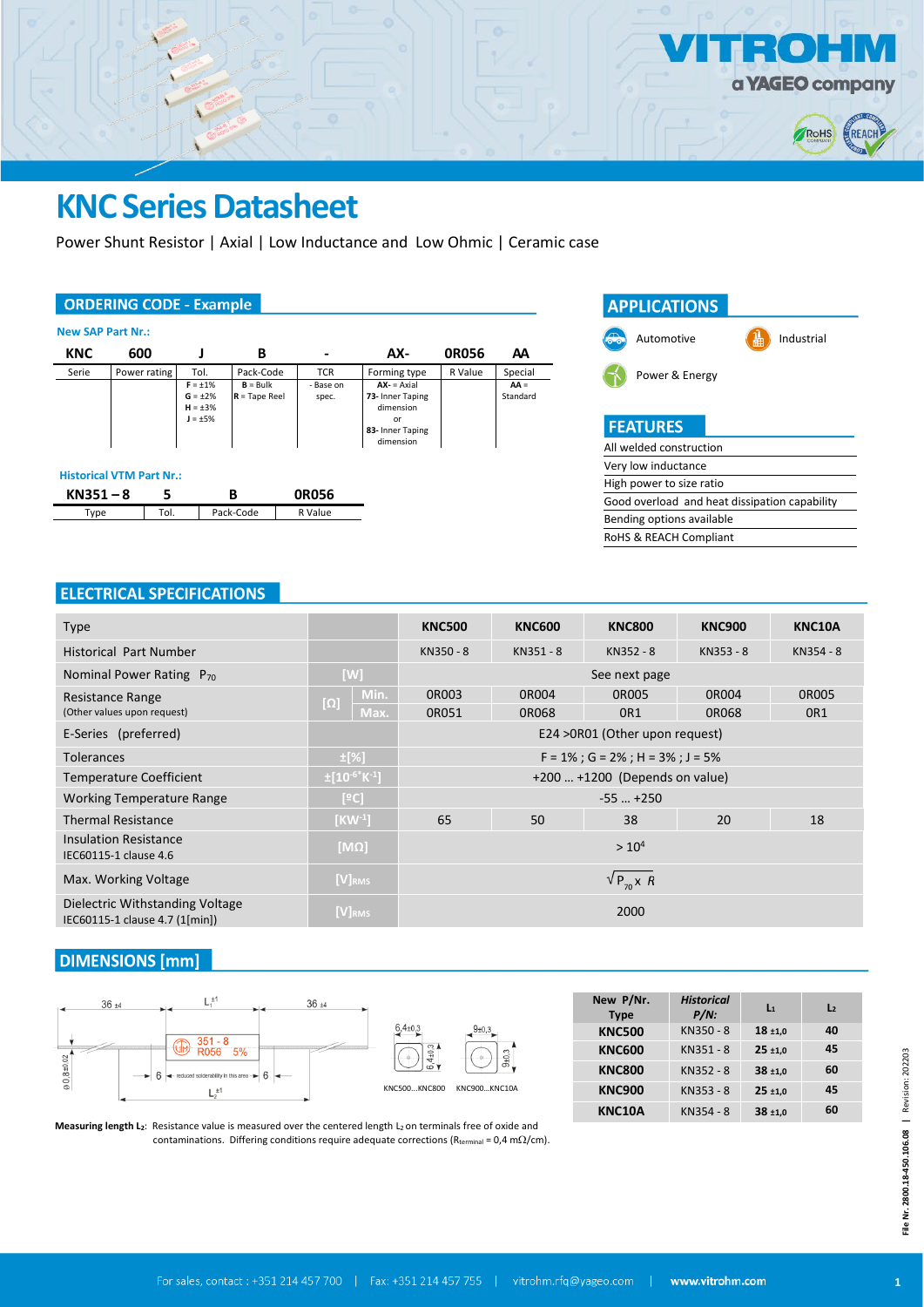

# **KNC Series Datasheet**

### **PERFORMANCE DATA**

| Type                                                                                    |                      | <b>KNC500</b>                       | <b>KNC600</b> | <b>KNC800</b>             | <b>KNC900</b> | <b>KNC10A</b> |  |  |  |  |
|-----------------------------------------------------------------------------------------|----------------------|-------------------------------------|---------------|---------------------------|---------------|---------------|--|--|--|--|
| <b>Historical Part Number</b>                                                           |                      | KN350 - 8                           | KN351-8       | KN352 - 8                 | KN353 - 8     | KN354 - 8     |  |  |  |  |
| <b>Derating Linear</b>                                                                  | [°C]                 | 70250 (0W)                          |               |                           |               |               |  |  |  |  |
| <b>Climatic Category</b>                                                                |                      | 55/200/56                           |               |                           |               |               |  |  |  |  |
| <b>Failure Rate</b><br>(Total, $\theta_a$ , max, 60[%] cont. lev.)                      | $[10^{-9^*} h^{-1}]$ |                                     |               | appr. 10 depends on value |               |               |  |  |  |  |
| Endurance<br>IEC60115-1 clause 4.25<br>(P <sub>70</sub> , @ 70[°C], 1000[h])            | $\pm$ [%]            | 3                                   |               |                           |               |               |  |  |  |  |
| Damp Heat, Steady State<br>IEC60115-1 clause 4.24<br>(40[°C], 93[% r.h.], 56[d])        | $\pm$ [%]            | 0,5                                 |               |                           |               |               |  |  |  |  |
| <b>Climatic Sequence</b><br>IEC60115-1 clause 4.23                                      | $\pm$ [%]            | 0,5                                 |               |                           |               |               |  |  |  |  |
| Resistance to Soldering Heat<br>IEC60115-1 clause 4.18<br>$(260^{+5}[°C], 3,5^{+1}[s])$ | $\pm$ [%]            | 0,2                                 |               |                           |               |               |  |  |  |  |
| Terminal Strength                                                                       | $\pm$ [%]            | 0,5                                 |               |                           |               |               |  |  |  |  |
| <b>Terminal Tensile Strength</b>                                                        | $[{\sf N}]$          | $\geq 25$                           |               |                           |               |               |  |  |  |  |
| Solderability<br>IEC60068-2-20<br>$(245^{\pm 5} [9C] 3^{\pm 0.5} [s])$                  |                      | Solder bath method (> 95% coverage) |               |                           |               |               |  |  |  |  |
| Marking<br>IEC60062                                                                     |                      |                                     |               | Printed in clear          |               |               |  |  |  |  |

## **ELECTRICAL CHARACTERISTICS**

| <b>Nominal Power Rating [W]</b> |                               |                     |                                      |  |  |  |  |  |  |
|---------------------------------|-------------------------------|---------------------|--------------------------------------|--|--|--|--|--|--|
| New P/Nr.<br><b>Type</b>        | <b>Historical</b><br>$P/Nr$ : | Resistance<br>Value | <b>Rated Power</b><br>[W] $P_{70\%}$ |  |  |  |  |  |  |
| <b>KNC450</b>                   |                               | 0R003               | 4,5                                  |  |  |  |  |  |  |
| <b>KNC500</b>                   | KN350 - 8                     | 0R004  0R051        | 5,0                                  |  |  |  |  |  |  |
| <b>KNC600</b>                   | KN351-8                       | 0R004  0R068        | 6,0                                  |  |  |  |  |  |  |
| <b>KNC800</b>                   | KN352 - 8                     | OR005  OR1          | 8,0                                  |  |  |  |  |  |  |
| <b>KNC900</b>                   | KN353 - 8                     | 0R004  0R068        | 9,0                                  |  |  |  |  |  |  |
| <b>KNC10A</b>                   | KN354 - 8                     | OR005  OR1          | 10,0                                 |  |  |  |  |  |  |